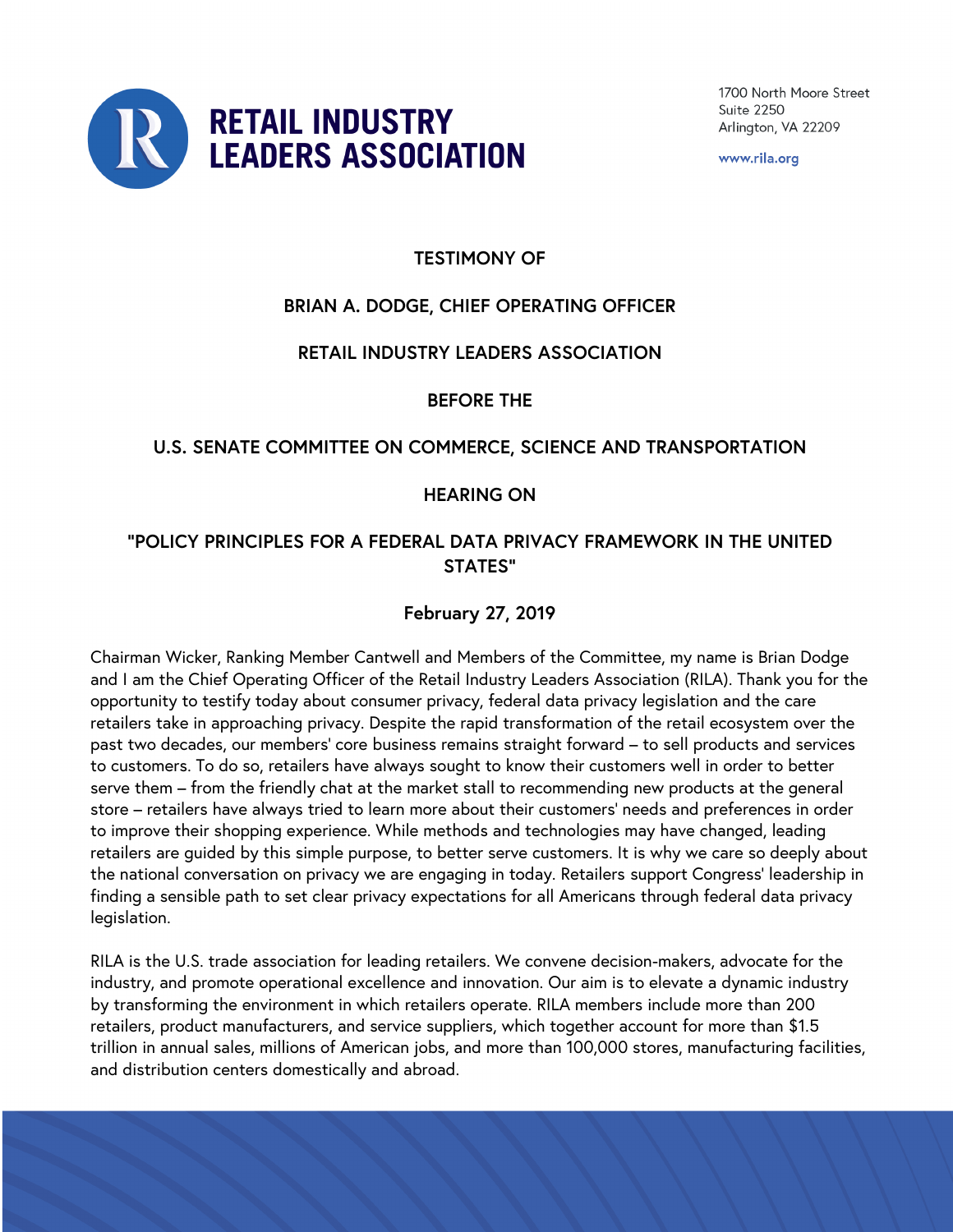### **Retail Today**

U.S. and global consumers are driving change in retail like never before. Ubiquitous internet access coupled with changing consumer values, preferences, and lifestyles, have led to significant disruption in the industry. This digital revolution continues to transform the way customers interact with retailers and buy products. And the pace and depth of these changes are both unprecedented and accelerating. Retailers are adapting to this new consumer landscape through the pursuit of transformative innovation. The convergence of retail and technology (RTech) means that the retail business model has fundamentally changed, resulting in a business imperative to meet the desires of highly empowered consumers who have many choices for how and where to shop. To thrive in this era, retailers must maintain and deepen trust in customer relationships.

Customers can still reach retailers in physical stores and can now connect directly through digital mediums like websites and apps and indirectly through search and other social media platforms. Competition in retail is now a click or voice command away which means that retailers operate within the most competitive industry in the world. This competitive environment has empowered consumers, which means retailers must focus on more than the transaction. They must focus on building and maintaining long-term relationships with customers through positive interactions and experiences. Customers' high expectations for how retailers safeguard their data to power these interactions and experiences is equal to their expectations regarding the quality of the products they buy. Failure to meet their expectations erodes the trust that is essential to maintaining a mutually beneficial customerretailer relationship. Robust competition in retail ensures a daily referendum on the state of retailers' relationship with their customers. Unlike some tech or telecom companies whose services or platforms tend to dominate their sectors, if a customer loses trust in one retailer, they can easily shop with another. These customer relationships grounded in trust shape how retailers approach meeting customer privacy expectations and needs.

### **Retailers Use Customer Data to Benefit Customers**

As retailers look to personalize the experience for their customers, they rely on data that customers provide, and data that they collect when customers interact with their brands, to help those customers find the products and services they want at the time, place, and manner of their choosing. Leading retailers seek to use customers' data to better serve customers. Everyone in this room shops online, mobile, and in-store. You can all appreciate when technology or good service makes your life easier and the shopping experience better. It is within this context that leading retailers collect and use personal information and customer data.

Retailers who better know their customers can offer products that customers want. Customer data is what tells a retailer to stock your favorite brands, in the right varieties, at the right time, and in the right place. Whether it is stocking Ole Miss shirts and blankets in football season or the right Gonzaga gear in basketball season, personal information helps retailers decide how much merchandise to buy, where it needs to be and when. Data fuels retailers' ability to ensure that the small home improvement contractor can order supplies to be delivered to the appropriate jobsite and the crafter can get their

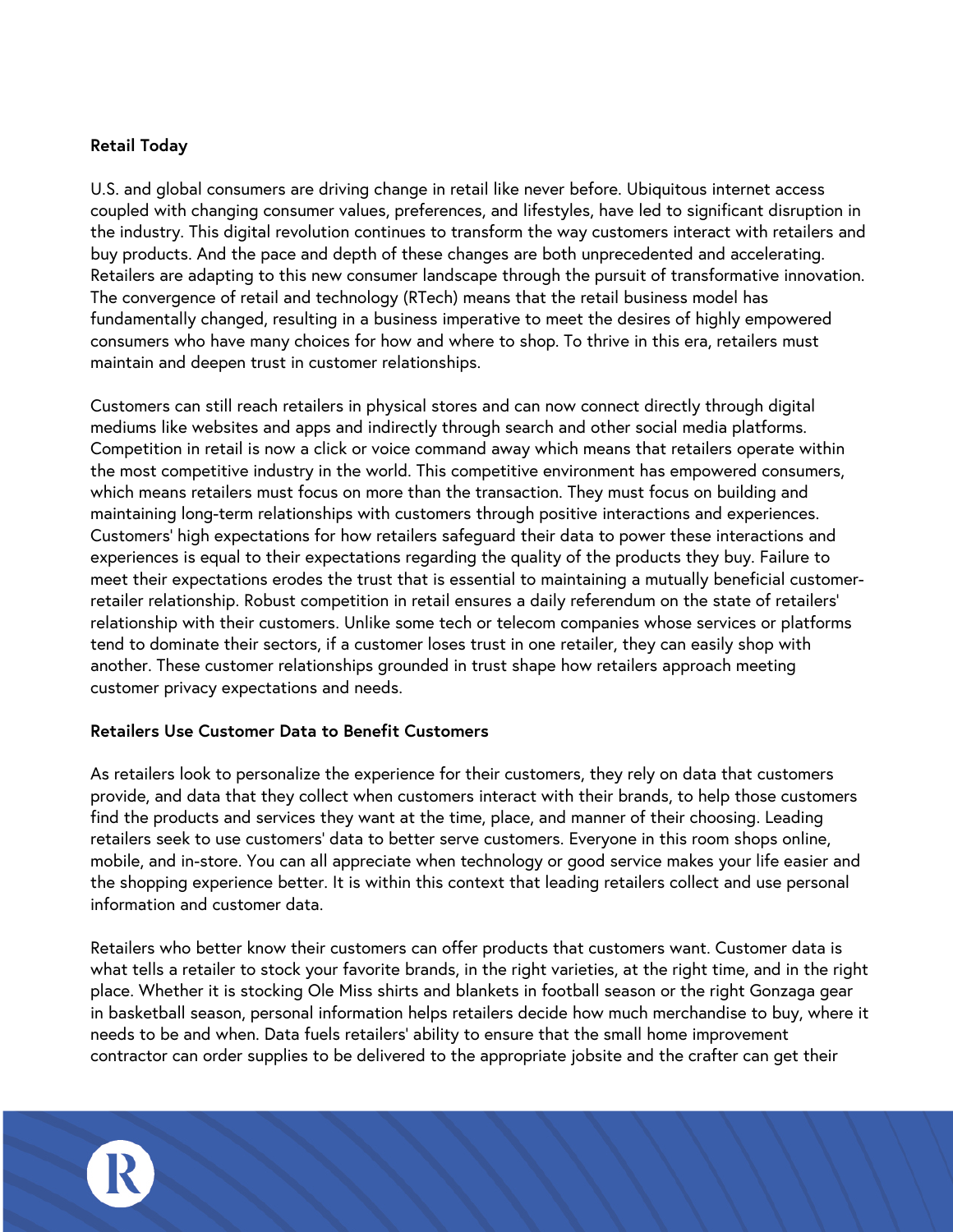holiday supplies. Knowing what customers purchase also helps retailers stock up stores before natural disaster events with the products customers need most.

Customer data not only helps retailers make important decisions throughout their supply chains, but it also produces dividends for consumers. For many retailers, loyalty programs are an essential component of their business model, and one that provides mutual benefit. Loyal customers receive discounts and curated services and products, and retailers gain valuable insight into customer needs and preferences. Loyalty programs enable retailers to offer teachers and parents key discounts or other special offers on classroom supplies at back to school time. These discount programs often help retailers give back to the communities they serve.

Customer data also enables the services customers demand. Leading retailers are now offering the ability to order online and pick up at the store without the customer ever leaving their car. Data tells retailers how many employees need to be assigned to provide that service, identifies peak times, and specifies locations. For the dad or mom of little kids, picking up diapers or groceries with the convenience of drive-through is a game changer. Many leading retailers now offer delivery services, often in as short as two hours. Consumer opt-ins sharing geolocation or personal information ensures delivery of products to any desired location.

Personal information also enables beneficial curated experiences. When consumers interact with retailers online or via mobile app, it is personal information that allows the customer to see products and deals that are more relevant to their needs. It also allows retailers to understand the context of their relationship with each unique consumer, and to prompt individual customers with offers that are tailored to their needs and preferences. The Sunday circular once arrived on your doorstep and gave everybody one list of what was on sale within a given week in a store. Data allows leading retailers to leverage technology and advanced supply chains to target individual consumers with offerings tailored to their needs and lifestyle. Offerings like baby registries enable new parents to discover curated products based on their preferences that a new parent might not know they will need.

Personal information fuels other services that leading retailers provide to benefit communities such as flu trackers. Developed as a timely, local resource, consumers, health officials and the media now use it to track flu activity in their community. These flu trackers are compiled using retail prescription data for antiviral medications used to treat influenza across thousands of stores. In addition to helping the public, retailers use this data to determine which communities should get more flu vaccines in stock, when there is a vaccine shortage, and where to direct stock of medications to treat the flu to ensure that enough medication is available when needed.

Retail data uses are clear and within the established context of a customer relationship. Customers are just that, customers – they are not users or products. This context differentiates retail from other industries who collect and use data in ways that are not well understood, anticipated, or desired. Retailers interact directly with customers and the collection and use of personal information is to better meet customer needs.

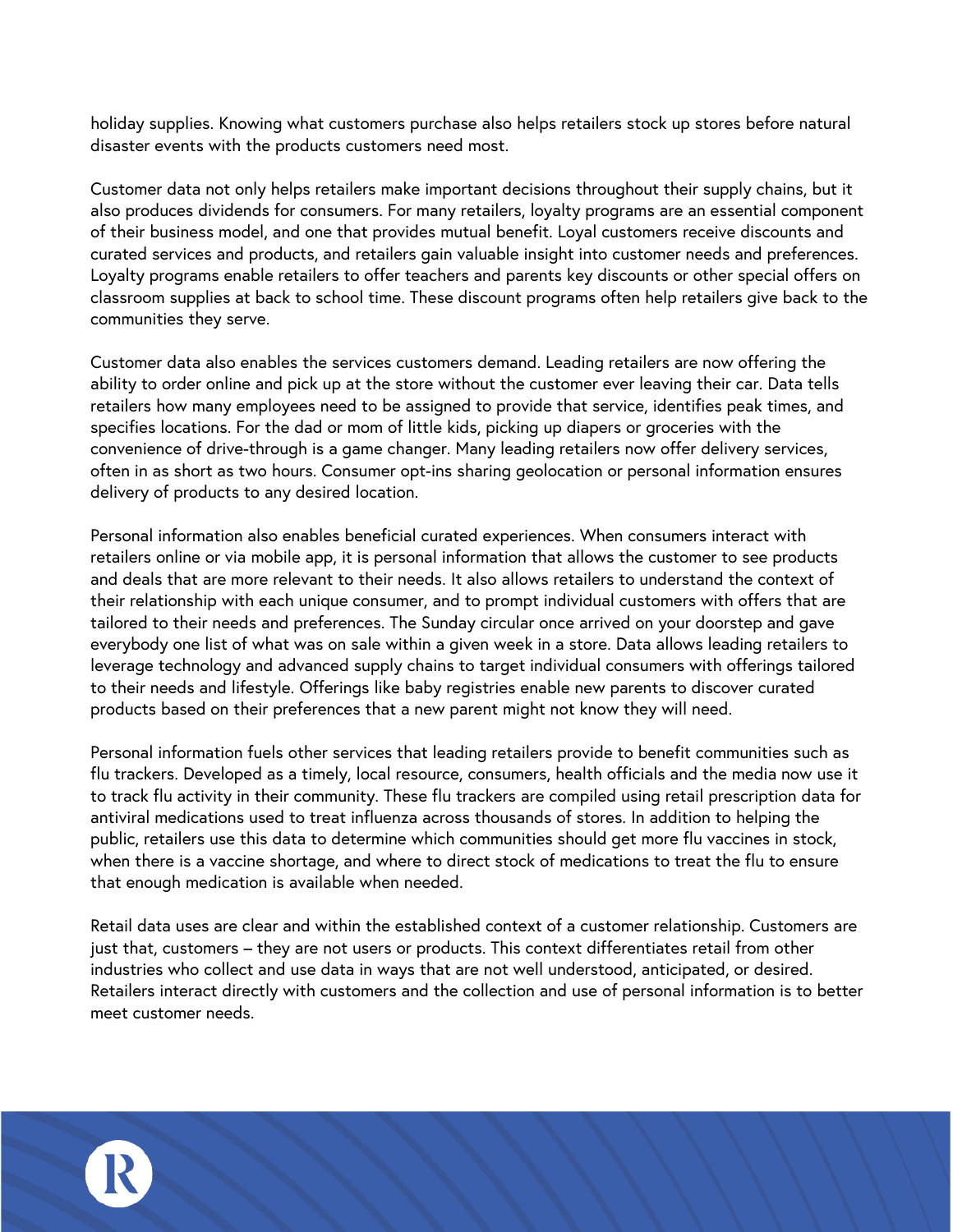### **Retail Privacy Approach**

Leading retailers embrace the careful stewardship of customer data not only because maintaining customer trust is a core business imperative, but because it is the right thing to do for customers. In designing data management systems, retailers think about the entire data lifecycle management process to determine how to collect, use, share, and protect personal information.

Retailers carefully consider a variety of elements to determine the necessity of data collection as well as the appropriate scope of collection. Some factors weighed by retailers in determining whether to collect data include customer benefits, business purpose of collection, customer insights available from the data, transaction friction, sensitivity and volume of data, and parts of the business that need the data. Retailers frequently evaluate whether a business need can be accomplished by some other means.

After retailers determine whether to collect consumer data, they also continue to reevaluate how that data is being used and stored and with whom it is shared. Leading retailers have invested heavily to protect their customers' data. Keeping personal information private begins with security. Finally, retailers determine the retention period for data to ensure that it is appropriately maintained, according to applicable law, and disposed of properly.

### **Retail Privacy Public Policy: A Pragmatic Approach**

Leading retailers recognize this unique moment. The revelations of Cambridge Analytica coupled with legislative developments in Europe and California have fundamentally reoriented the national conversation on privacy. In today's climate, Democrats and Republicans may not agree on much, but they certainly agree on the importance of a new approach to privacy. Both the Obama<sup>1</sup> and Trump<sup>2</sup> Administrations have recognized the need to address privacy. There is a bipartisan opportunity to create a uniquely American privacy framework that embraces the dynamism of American ingenuity with the fairmindedness of making sure everyone gets a square deal.

A new privacy framework will require choices and artful balancing of interests. RILA believes that a federal privacy framework should be designed to protect consumers and provide clear rules of the road for individuals, businesses, and the government. Retailers are prepared to accept the responsibility of new privacy requirements to create a national framework that applies to all parts of the data ecosystem and inspires consumer confidence.

#### **Retail Privacy Public Policy: Elements**

RILA believes there are six critical elements to a pragmatic and workable approach to privacy at scale.

CONSUMER DATA PRIVACY, (2018), https://www.ntia.doc.gov/press-release/2018/ntia-seeks-comment-new-approachconsumer-data-privacy (last visited Feb 2019).



 <sup>1</sup> THE WHITE HOUSE, CONSUMER DATA PRIVACY IN A NETWORKED WORD: <sup>A</sup> FRAMEWORK FOR PROTECTING PRIVACY AND PROMOTING INNOVATION IN THE GLOBAL DIGITAL ECONOMY (2012),

https://obamawhitehouse.archives.gov/sites/default/files/privacy-final.pdf (last visited Feb 2019).

<sup>2</sup> NATIONAL TELECOMMUNICATIONS AND INFORMATION ADMINISTRATION, NTIA SEEKS COMMENT ON NEW APPROACH TO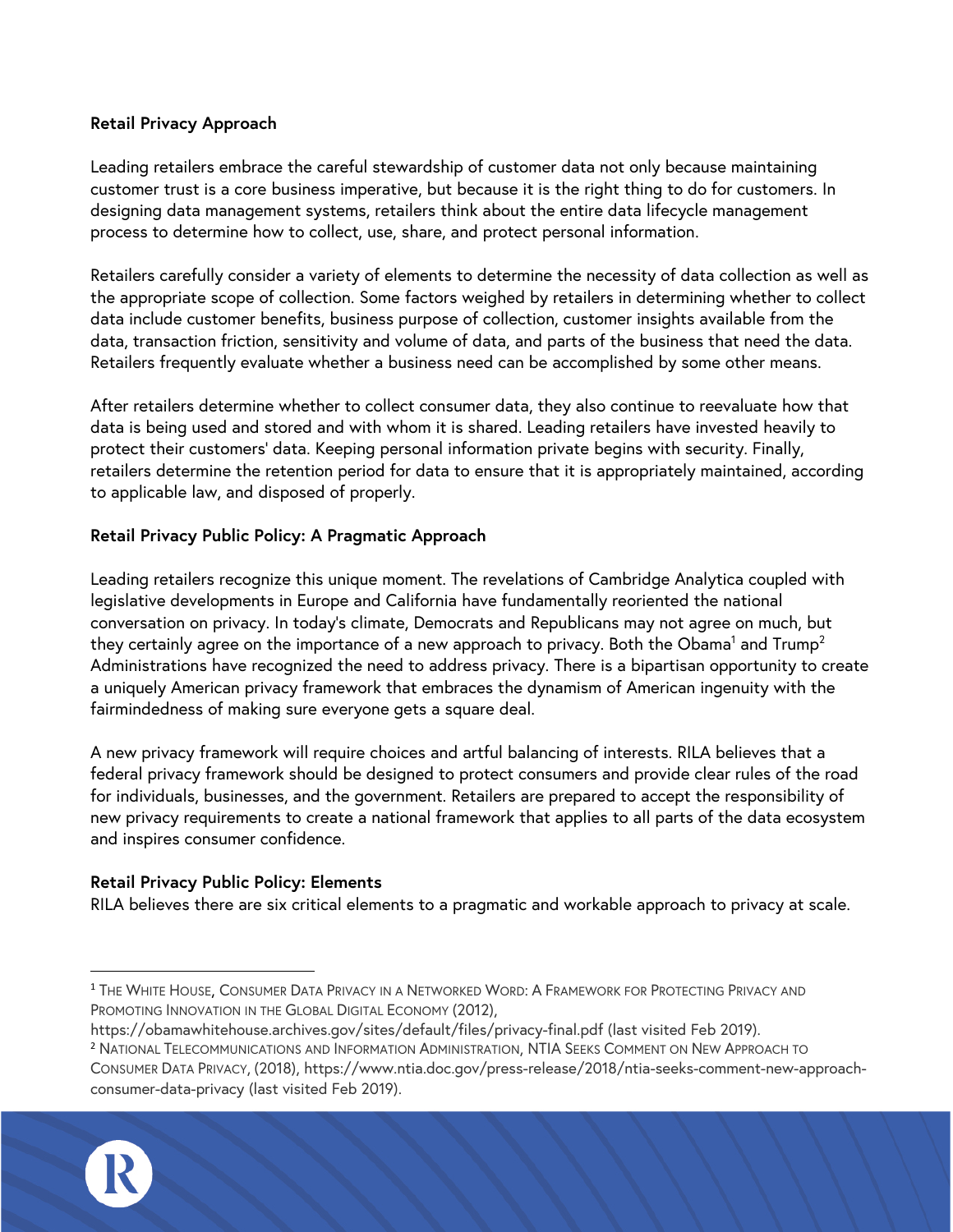1. Consumer Control, Access, Correction, and Deletion Rights. Leading retailers believe in respecting customers' wishes by providing reasonable control over their personal information. But, too often this debate descends into the binary options of mandatory consent for every use on the one hand and no consent for any use on the other. Retailers support providing control, access, correction, and deletion rights including allowing consumers to limit sharing data with third-parties like advertisers and restrictions on targeted advertising. Retailers believe that which controls to offer, when to offer them, and how they are offered should depend on context. For example, a transaction that includes delivery necessarily includes the transmission of a customer's address to the third-party delivery service. The context of this transaction should not require consent because transferring address information is necessary to meet the customer's desire for delivery. Context may also include a variety of legal, technical, financial, and security requirements that must be correctly weighed. For example, a retailer may need to retain consumer information when it is needed to secure a transaction, prevent fraud, or comply with the law. In addition, retailers believe that policymakers should carefully evaluate the implications of multichannel collection environments by recognizing that all collection is not electronic through easily consolidated data systems, but may include a variety of interactions such as one to one connections through store associates and service professionals. A privacy approach that evaluates data use in context better addresses the business models and uses of data in the marketplace today rather than relying on foundational consent models alone.

One area where retailers believe further scrutiny by policymakers is required involves data portability. This is an important concept which can, for example, enhance competition in the social media space. However, in other industries porting certain user generated data may ultimately create anticompetitive outcomes. To avoid these unintended consequences, retailers believe that protecting proprietary business methods requires limiting portable data to content generated and submitted by the user, which would exclude data such as inferences drawn by the organization about the user or other data generated by the organization.

- 2. National Privacy Framework. Leading retailers believe a sound privacy policy framework must be national in scope to better protect customers and reduce state-level burdens on interstate commerce. Purchases no longer occur in one place. Consumers may order a product online, that comes from a store or distribution center in another state. Despite these jurisdictions, it is critical that consumers have the same set of rules, safeguards, and protections across the United States that are clear and empower them to make choices and trust that their choices are adhered to, no matter the state jurisdiction. Strong federal preemption is also necessary to prevent a balkanized regulatory landscape and bring uniformity and rationality to myriad potential approaches. We believe a national framework will better protect American innovation and allow companies to implement privacy by design, creating clear and predictable consumer outcomes to meet their expectations.
- 3. Accountability for All Ecosystem Parties. Leading retailers believe that every sector within the data ecosystem should have a responsibility to consumers. As Cambridge Analytica and Equifax have amply shown, third-parties and service providers who are often unknown to consumers must have the same responsibilities as consumer-facing companies. While contracts are certainly

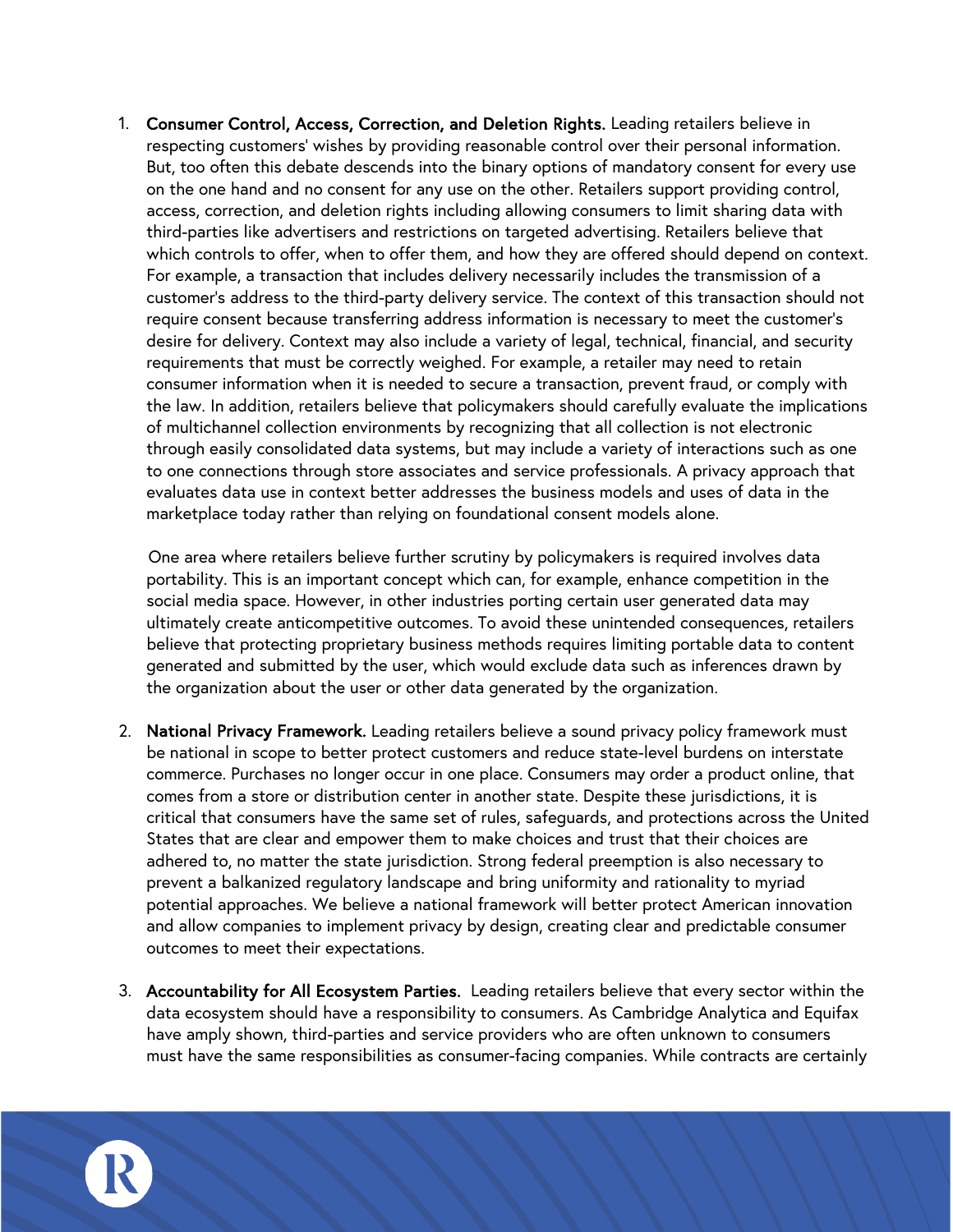necessary, they should be bolstered by enshrining the responsibilities of all parties to be diligent stewards of consumer data into law.

- 4. Risk-based Practical Scope. Leading retailers believe in a risk-based approach to privacy. The core definition of sensitive personal information should be clearly linked to areas where there is a real risk of tangible harm. Creating a scope that allows companies to draw real boundaries around truly sensitive personal information while enabling non-sensitive data to be used to benefit customers is vital to having a functioning privacy policy framework. Critical to this riskbased approach is a precise and targeted definition of personal information. Overly broad definitions containing data that is publicly available, household level, de-identified, pseudonymous, harmless, or employee data should not be included in such a definition. In addition, data that is not reasonably capable of being associated with an individual should also be excluded. Unrealistic and broad mandates that are untethered to the realities of operating at scale or enhancing privacy should find no home in a federal privacy law.
- 5. Incentives for Good Faith Actors. Retailers support creating incentives for good faith actors to go beyond baseline privacy requirements. For example, policymakers could create legal safe harbors for good faith actors who implement additional privacy enhancements beyond baseline privacy. Retailers believe one challenge to all potential frameworks is the volume, velocity, and complexity of data processing. Retailers believe providing such incentives will not only encourage companies to embrace innovative privacy practices and technologies, but it may also serve to find new ways to eliminate impediments to enhanced consumer privacy. Incentives will encourage more services and products that are inherently designed to protect consumer privacy and business interests, and adapt as new privacy challenges emerge over time.
- 6. Strong and Fair Enforcement. Retailers support fair, consistent, and equitable enforcement of privacy laws. Retailers agree that the Federal Trade Commission is the appropriate enforcement agency along with state attorneys general, and that enforcement of privacy laws should be consistently applied based on cases of actual harm. Retailers recognize that beyond enhanced authority, the FTC will require additional resources to robustly enforce a federal privacy law. Retailers strongly believe that enforcement through a single federal expert agency and state attorneys general will create the correct balance between strong consumer privacy and harmful inconsistent enforcement that would occur if alternative mechanisms like private rights of action become widespread.

#### **Retailers are Committed to Protecting Customer Data and Enhancing Consumer Trust**

Retailers are encouraged by the Committee's bipartisan commitment to developing a federal privacy standard to protect consumers without stifling innovation, investment, or competition. We are also encouraged that other policymakers, including the Department of Commerce's National Telecommunication and Information Administration and National Institute of Standards and Technology, are working to define an Administration approach and to create a risk-based privacy framework. With both Houses of Congress and the Administration's support, retailers believe a federal privacy bill can become law.